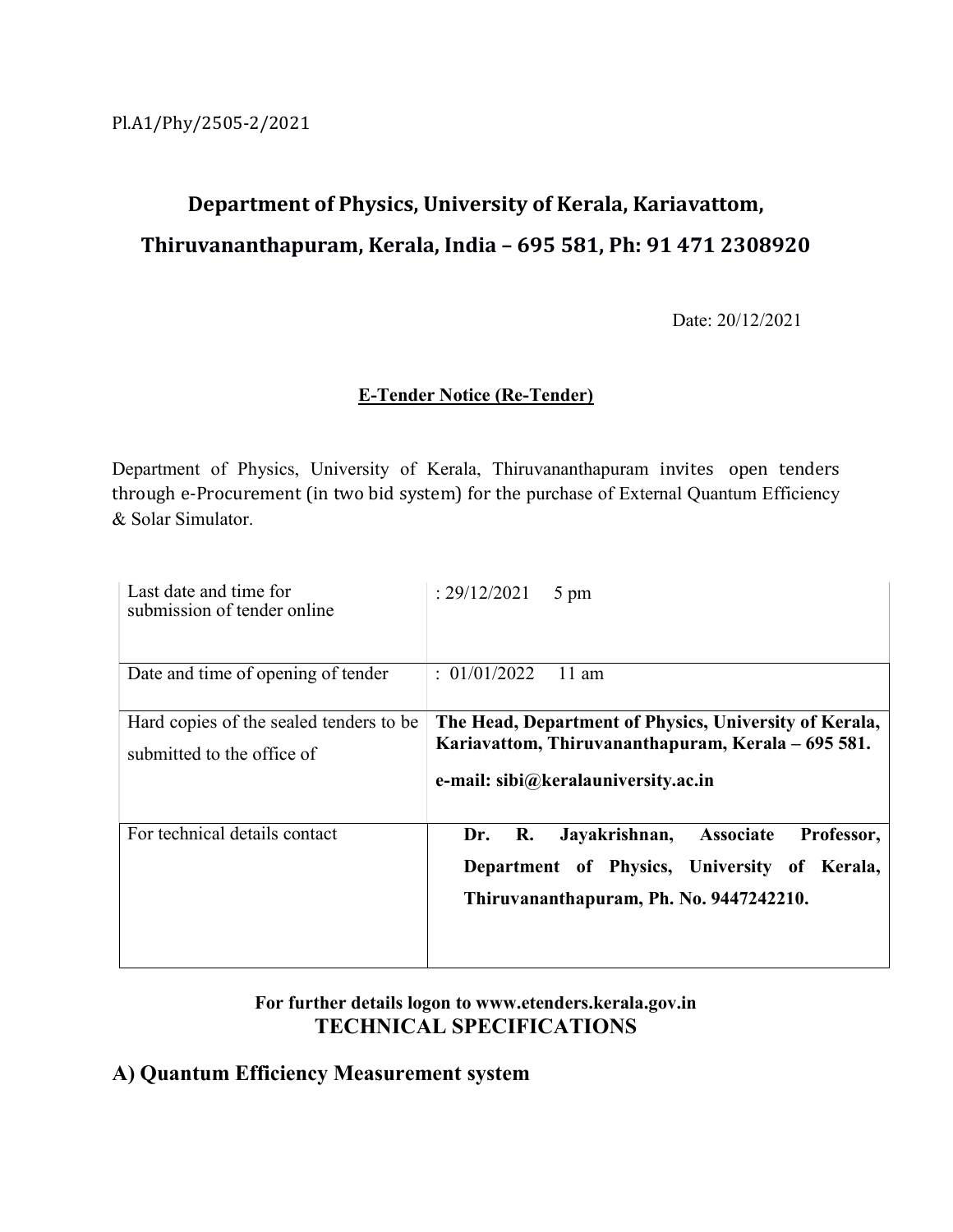System should have the following specifications.

- A. The system should be designed in accordance with IEC Standard
- B. It should be able to process the following perovskite, thin film & Si wafer Solar Cell samples
- C. It should be a one box compact system with shielding enclosure. All power supplies, controllers, Monochromator, Lock-in should be housed within this enclosure.
- D. Wavelength range should be from 300-1100nm
- E. The system should measure external quantum efficiency and reflectivity.
- F. It should include highly stable Xe lamp system having intensity variation less than 1% within 48 hours.
- G. The system should offer a quick measurement from 300 to 1100nm (the interval is 10nm) within 5 minutes or less.
- H. The measurement repeatability in spectral range from 300 to 1100 should be 99% or better
- I. Repeatability of short-circuit current density is  $\geq \pm 99\%$ .
- J. The system should have a double beam path design as NIST and PTB standards wherein the light intensity is monitored simultaneously while acquiring the signal from sample to ensure high measurement result accuracy.

The specifications of the individual components are as below:

#### Light Source System

- $\Box$  75W high stable Xe lamp or higher with power supply
- $\Box$  Spectral range: 300-1100nm continuous light
- $\Box$  Equipped with three-axis adjustment knob
- $\Box$  The deviation less than 1% within 48 hours

#### Monochromator

- □ Focal Length: 110mm or more
- Resolution: ≦1 nm
- $\Box$  Scanning interval: variable between 0.1 nm 50 nm

#### Optical System

- □ Spot size: 2mm x 2mm or better
- $\Box$  Reflectivity >70% in full wavelength range.
- $\Box$  Vertical light path
- Efficient working distance: ≧10 cm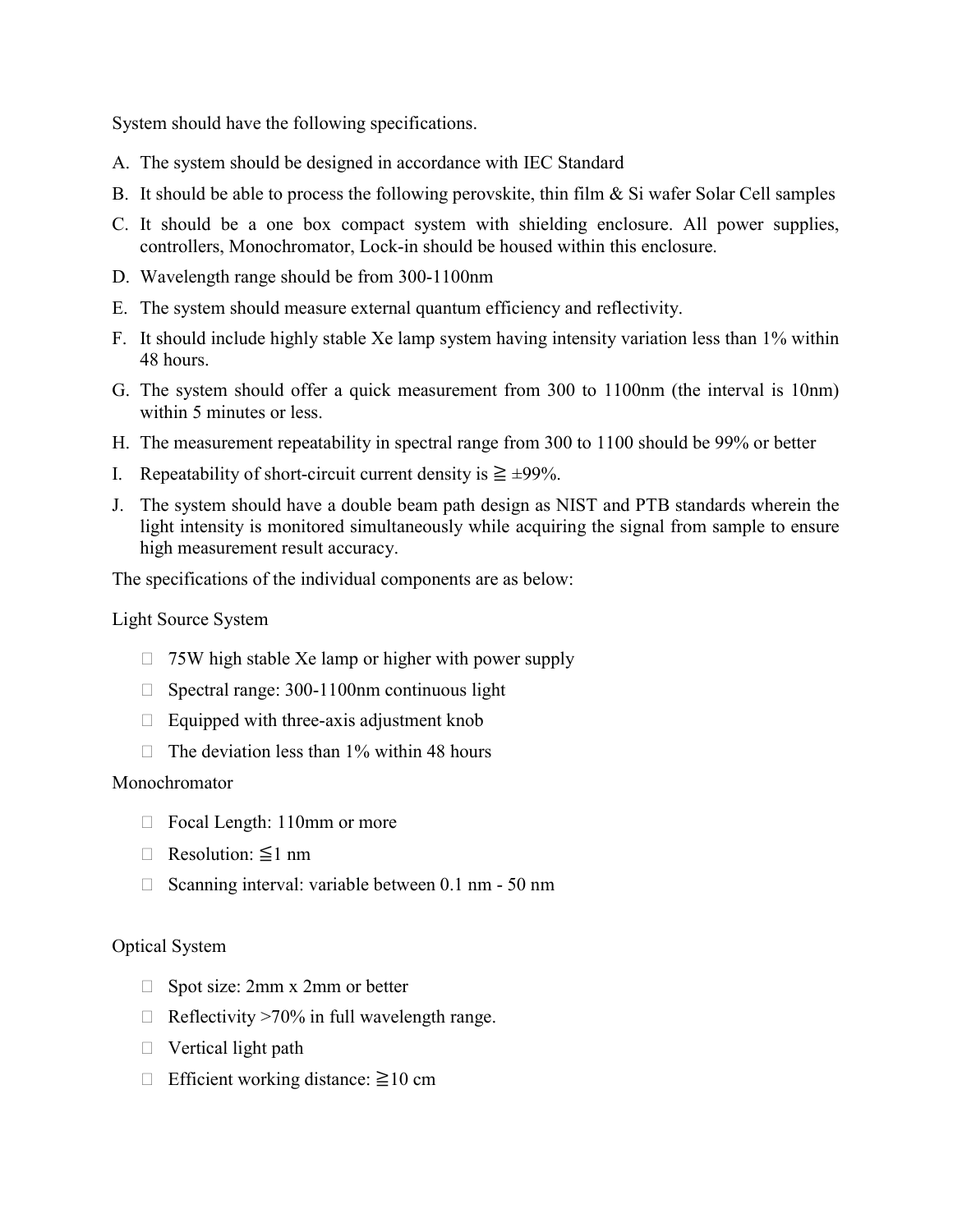Filter Wheel

- Manually and computer controlled.
- $\Box$  LED display to indicate the present filter setting position
- $\Box$  Equipped with 4 filters

#### Chopper

- $\Box$  Frequency: 10-450 Hz or more.
- Computer controlled
- $\Box$  Resolution: 0.01Hz, stability:  $\leq \pm 0.05$  Hz
- $\Box$  Stable time to change the frequency < 3 seconds

#### Lock-in Amplifier

Dual-channel DSP locking-in amplifier with individual preamplifier modules. One DSP lock-in amplifier should be used for Device under test and the other one for reference cell/ monitor cell measurements.

- $\Box$  Maximum acquisition speed < 25 us (signal)
- $\Box$  Two DSP simultaneous working mode speed  $\leq 50$ us,
- $\Box$  Maximum gain: 107
- $\Box$  Maximum sensitivity: 1nA
- $\Box$  Maximum input voltage: 10V
- $\Box$  Automatic channel switch function

#### Oscilloscope

- $\Box$  Oscillography display window
- $\Box$  Time domain signal and frequency domain signal analysis and displaying
- $\Box$  Signal monitoring function: should monitor the photo current variation of test sample
- $\Box$  4 to 1 automatic multi-channel switcher
- □ Two independent channels for EQE, IQE
- □ Analog input resolution: 14 Bits (ADC: Analog Digital Converter)
- $\Box$  Maximum resolution of sample rating: 48 KS/s
- $\Box$  Maximum voltage:  $\pm 10V$ , accuracy 7.73 mV
- Minimum read current: 1 nA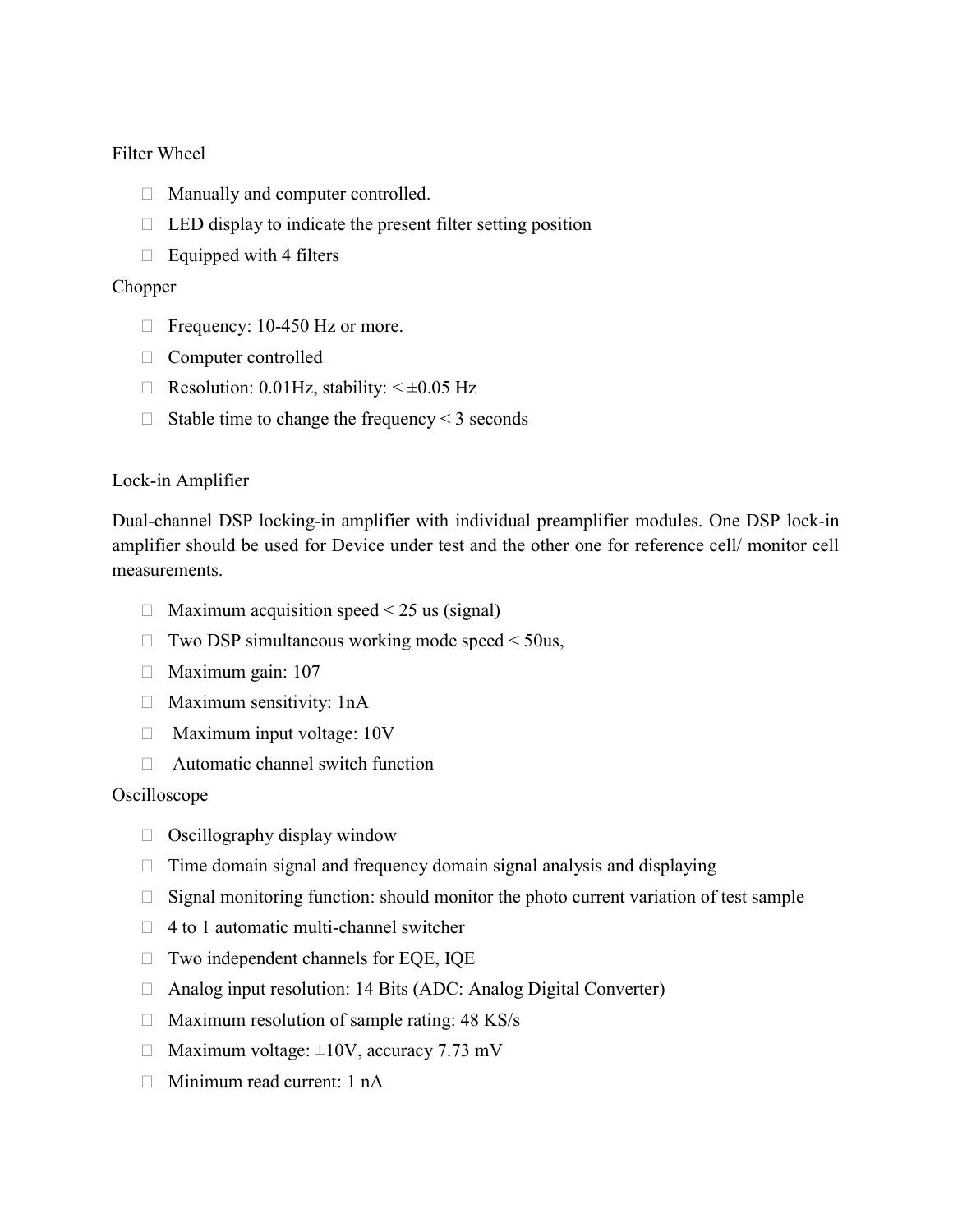Reference Detector:

- □ Si Detector Range: 300 to 1100nm,
- □ Active area: 10mm x 10mm
- **BNC** connector
- With NIST traceable report

#### Monitor Module:

System should include signal monitor detector which can simultaneously monitor the signal to assure the measurement result accuracy during the long time measurement process.

- $\Box$  Monitoring Silicon range: 300-1100nm
- $\Box$  Lock-in amplifier for circuit feedback signal
- □ Two independent DSP lock-in input

Computer with necessary Quantum Efficiency & Spectral Response Measurement System software:

- □ PC with Windows OS and LCD Monitor
- $\Box$  Software control through USB interface preferred.
- $\Box$  Software should be able to perform following operations:
- $\Box$  Light intensity calibration
- $\Box$  Spectral responsivity measurement
- $\Box$  External quantum efficiency measurement (EQE)
- $\Box$  Auto and immediate short-circuit current density calculation
- $\Box$  Automatic short-circuit current calculation for single wavelength
- $\Box$  Device short-circuit density current calculation
- Mismatch factor calculation
- $\Box$  Data collection and analysis function
- TXT data saved

#### Optional

a) calibration set with standard silicon solar cells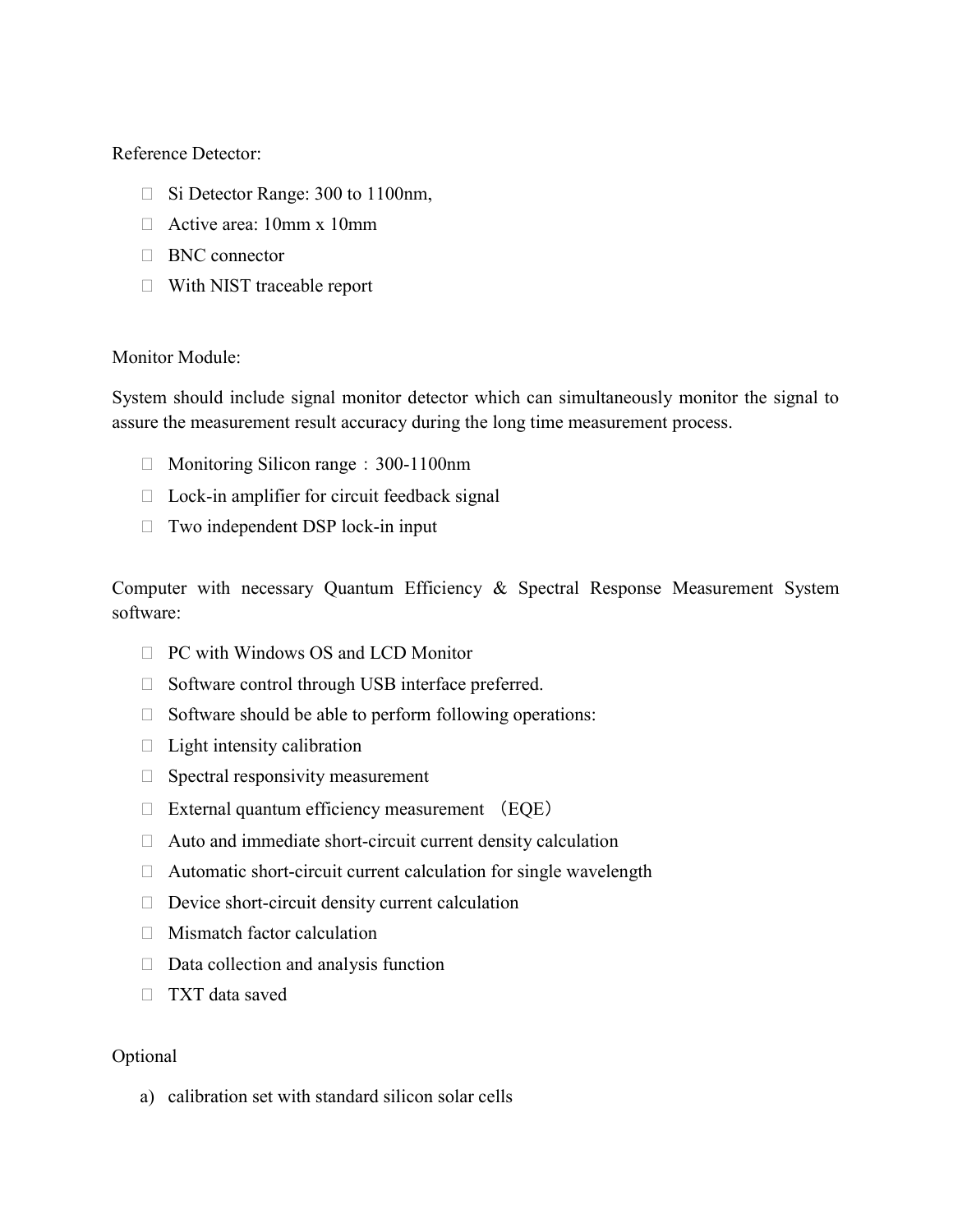b) Multifunction Sample Stage -System should be supplied with multifunction thin film stage and IC clips (2 nos) for DSSC, OPV & thin film sample measurements.

c) System should be upgradable in future to IQE measurement using 2" Integrating sphere with average measurement repeatability  $\geq \pm 99\%$ 

## B) Class AAA Solar Simulator

System should have the following specifications.

- Compliance with latest IEC 60904-9 3rd Edition (2020)
- Active Illuminating area: 50mmx 50mm
- Wavelength range: 300-1200nm
- Working Distance: 250mm or more
- Spectral Mis-match: AM 1.5G,  $0.875 1.125$  (IEC Class A+)
- Spectral Non-uniformity:  $\leq 2\%$  (IEC Class A)
- Temporal Instability:  $\leq 1\%$  (IEC Class A+)
- Max Irradiance intensity:  $1500$ W/m2 @ AM1.5G
- Lamp: 300W Xenon ozone free lamp
- Lamp life: at least 1000 hours
- Continuous intensity variation from  $0\%$  to 100%. Intensity variation should not change the spectral & temporal performance. i.e Spectral match, non-uniformity and temporal instability Class should remain unchanged.
- Illumination from Bottom, top and side wise must be possible
- Power supply with stability better than  $1\%$
- 3.5" Color Touch panel display & control: Digital Lamp Voltage, Lamp Current & Lamp operation hour display/lamp power control, Iris Control and shutter control.
- Over voltage/ over current/ over temperature warning.
- Safety lock warning and light source auto shutdown

Warranty: The equipment must have warranty for 5 years. If standard warranty is less, vendor must separately indicate additional charges for 5 years warranty. Vendor should be able to provide non-comprehensive AMC after the warranty period. The charges may be indicated separately.

#### General Conditions:

1. Every tenderer should submit Tender fee of Rs. 2,500/-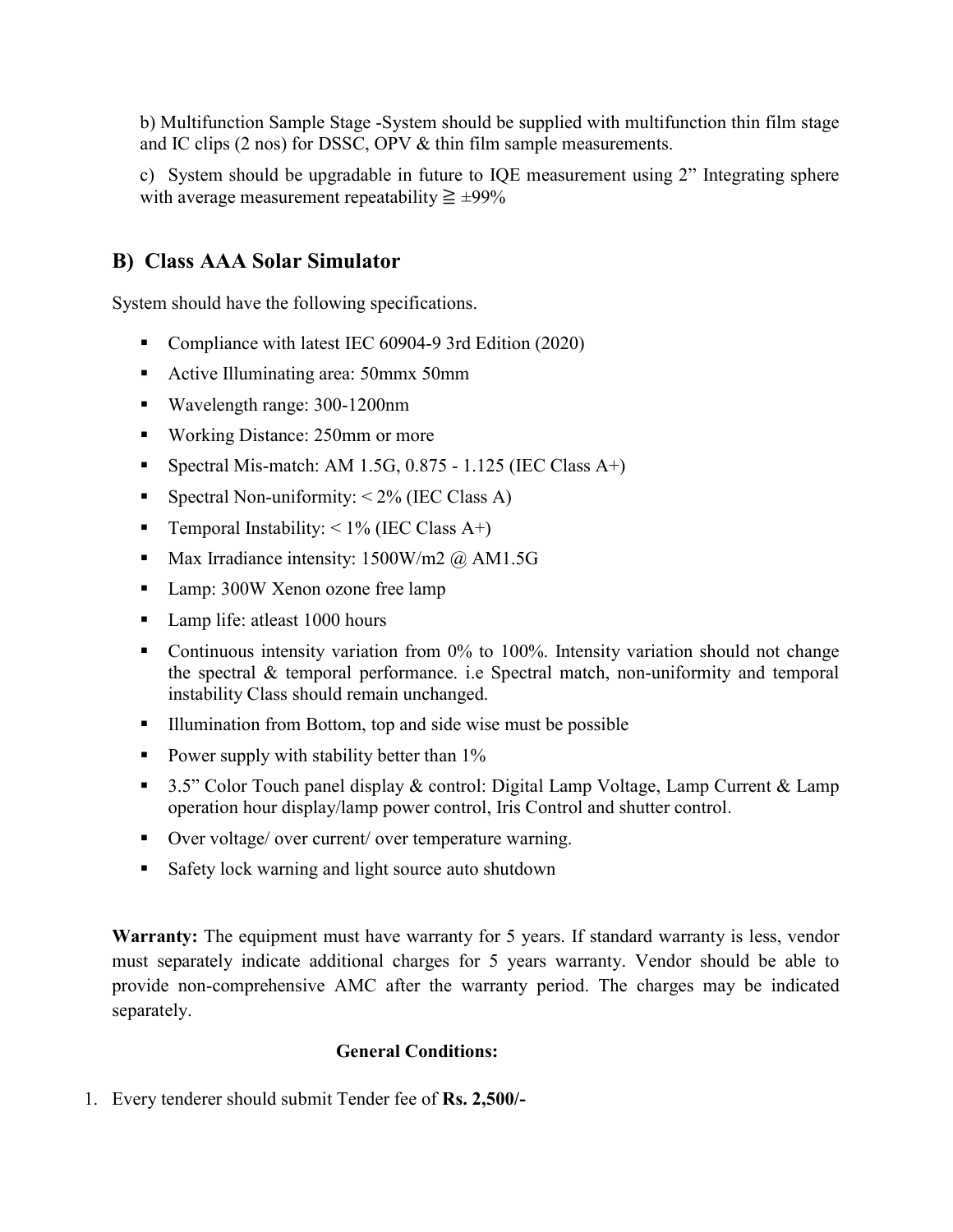- 2. Every tenderer should submit Earnest Money Deposit (EMD) of Rs. 30,000/-
- 3. The tender shall be submitted in the two bids viz. Technical Bid and Financial Bid. Only those qualified in technical bid will be eligible for participating in financial bid. A presentation regarding the technical specification and item to be supplied shall be done before the technical evaluation committee if requested.
- 4. The bidder should be a manufacturer or their dealer specifically authorized by the manufacturer to quote on their behalf for this tender as per Manufacturer Authorization From and Indian agents of foreign principals, if any, who must have designed, manufactured, tested and supplied the equipment(s) similar to the type specified in the "Technical Specification". Such equipment must be of the most recent series/models incorporating the latest improvements in design. The models should be in successful operation for at least one year as on date of Bid Opening.
- 5. Compliance Statement: Along with the technical details provide a tabular column indicating whether the equipment quoted by you meets the specifications by indicating 'YES' or 'NO'. If 'YES', support the claim by providing original brochures. Vendors should provide clear brochures/data sheets about the equipment and its working. Also include adequate proof for the claim regarding the performance.
- 6. Reference: Names of Institutes with contact person and telephone/ email where similar equipment supplied by you in India [Preferably South India] shall be mentioned in the bid.
- 7. Incomplete & conditional tenders and tenders received after the due date will be summarily rejected without assigning any reasons thereof.
- 8. The price should be inclusive of all taxes, duties, transportation, insurance, installation etc. Nothing extra will be paid in addition to the quoted rate. Any amount in Indian rupees for installation, commission, labour, spares, service etc shall be entered in item 2 of BoQ.
- 9. Payment Terms: 90% payment shall be made through irrevocable LC on presentation of complete and clear shipping documents and balance 10% of the amount shall be released after the receipt, installation commissioning and acceptance of the equipment.
- 10. Validity of tender: Tender submitted shall remain valid at least for 120 days from the date of opening the tender. Validity beyond 120 days, from the date of opening of the tender shall be by mutual consent.
- 11. Delivery and installation: Proposed delivery schedule should be mentioned clearly. Delivery and installation and training (one week) should be made at the Department of Physics, University of